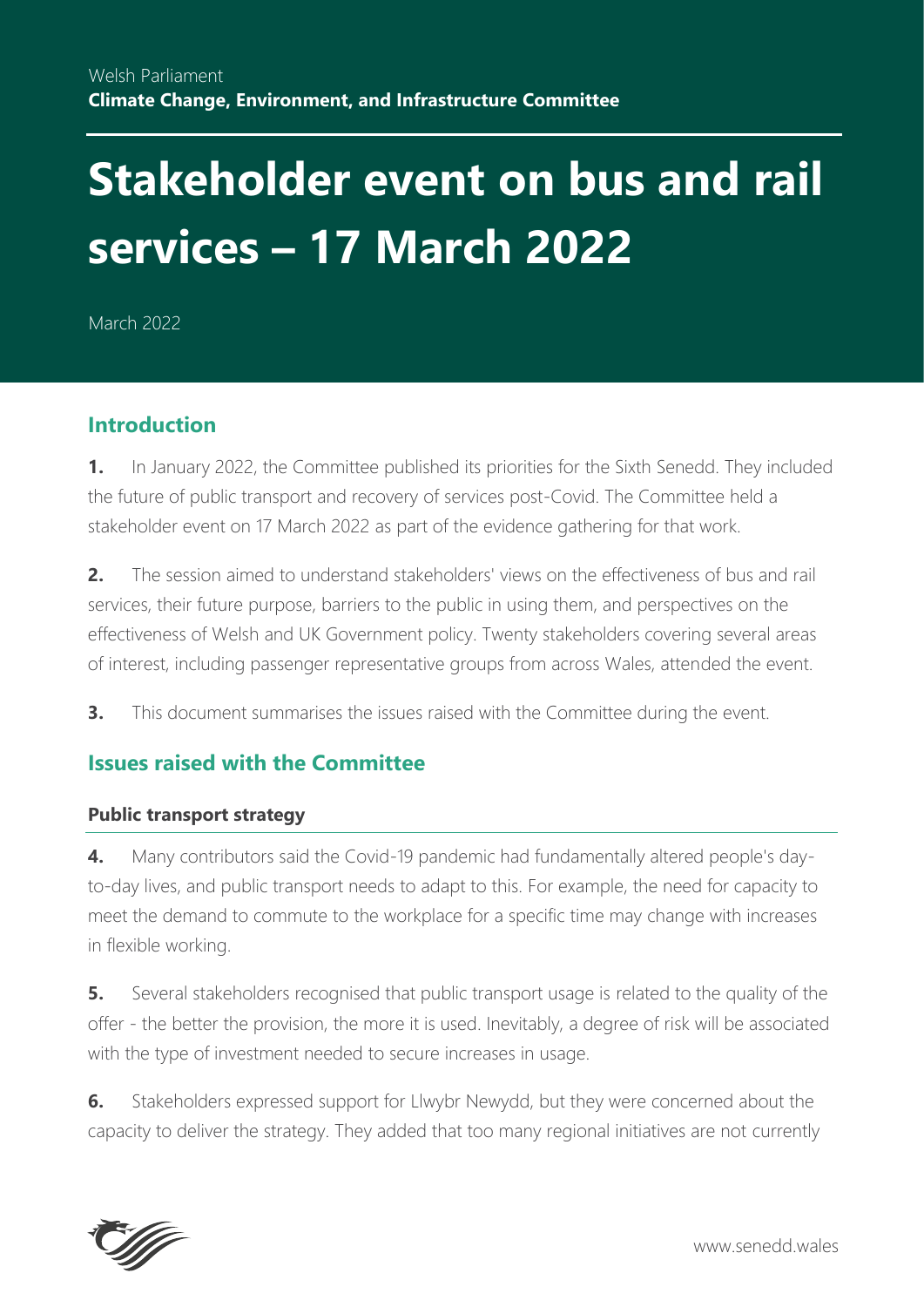aligned – the metro projects, the Burns reforms, and reforms in Local Authorities. However, there is insufficient resource to support delivery, particularly among local authorities.

**7.** It was suggested that there should be an increased focus on regional transport planning to deliver Llwybr Newydd. Regional transport bodies should be taking the lead across all modes.

**8.** Several stakeholders emphasised the need for progress following the Burns report on the M4, to demonstrate that improvements are being delivered.

**9.** Some contributors strongly supported the devolution of all responsibility for rail to Wales.

**10.** There were some positive comments about the willingness of TfW to engage with stakeholders, including having open, constructive conversations and piloting work in partnership to improve services. However, more passenger involvement is needed to help plan and shape services at local and strategic levels.

## **Funding**

**11.** Several contributors emphasised the need for adequate funding for bus and rail services. One stakeholder suggested that revenue funding is a bottleneck to the necessary improvements.

**12.** Some stakeholders referred to what they felt was a historic underfunding of Welsh rail infrastructure by successive UK governments.

**13.** Stakeholders suggested that community transport should be supported to improve and update their fleet and the service they can provide.

## **Affordability of services**

**14.** For many, the affordability of bus and rail travel was a key issue. Addressing this could lead to significant increases in passenger numbers. This was particularly the case with the costof-living crisis. Some contributors felt that public transport should be free at the point of use as it is a public good.

**15.** Alongside this, there were calls for a simplification of fare structures. Several contributors referred to examples of good practice, including the Bws ticket in north Wales and the My Travel Pass for young people.

## **Technology**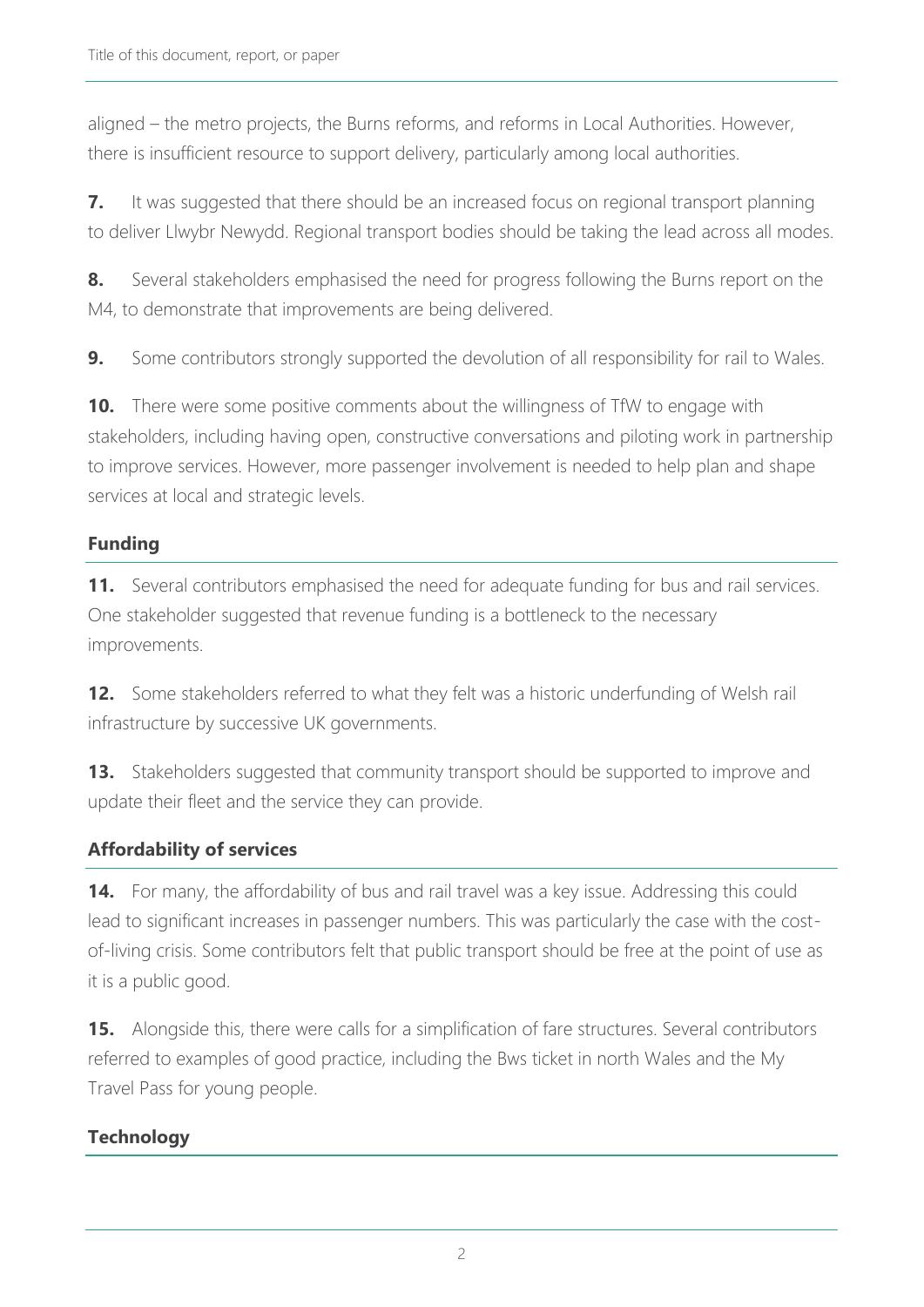**16.** There was broad support for the prevalence of technology in relation to bus and rail travel, including real-time travel information and ticket booking via apps. However, others recognised that the technology is not accessible to all, so it must be part of a suite of approaches. Some contributors suggested there needs to be better access to travel information onboard buses and trains and at interchanges.

#### **Access to services**

**17.** There were concerns that bus and rail services are not accessible to all. Apart from the location of stations or stops and their physical accessibility, it is often difficult to access information about travel times or delays.

**18.** Some contributors expressed concern that active travel policies are only relevant to physically fit and able people and, therefore, are not as inclusive as they should be.

**19.** Accessing services in rural areas continues to be a concern. There was also concern that areas with already-limited services would suffer twofold from any further reductions in service provision resulting from the Covid pandemic.

**20.** Timetables need to reflect users' needs and connect communities.

#### **People with disabilities**

**21.** Several contributors were concerned about poor accessibility to bus and train services for people with disabilities. There were calls for step-free access at all stations, ramp access on all buses, sufficient space on trains and buses for wheelchairs, and adequate provision for people who are blind or deaf.

**22.** Some disabled people might experience a lack of confidence after the pandemic. This might be addressed by travel training for such passengers and disability equality training for all transport staff.

#### **Community transport**

**23.** There was considerable support for the services provided by community transport. One stakeholder emphasised that it is an important option for all and "not just for older people."

**24.** There were calls for more funding and visible support to allow the community transport sector to fulfil its potential as an equal partner in the transport mix, working alongside communities and other transport modes. There was also a suggestion that more community transport opportunities should be encouraged, particularly in rural areas.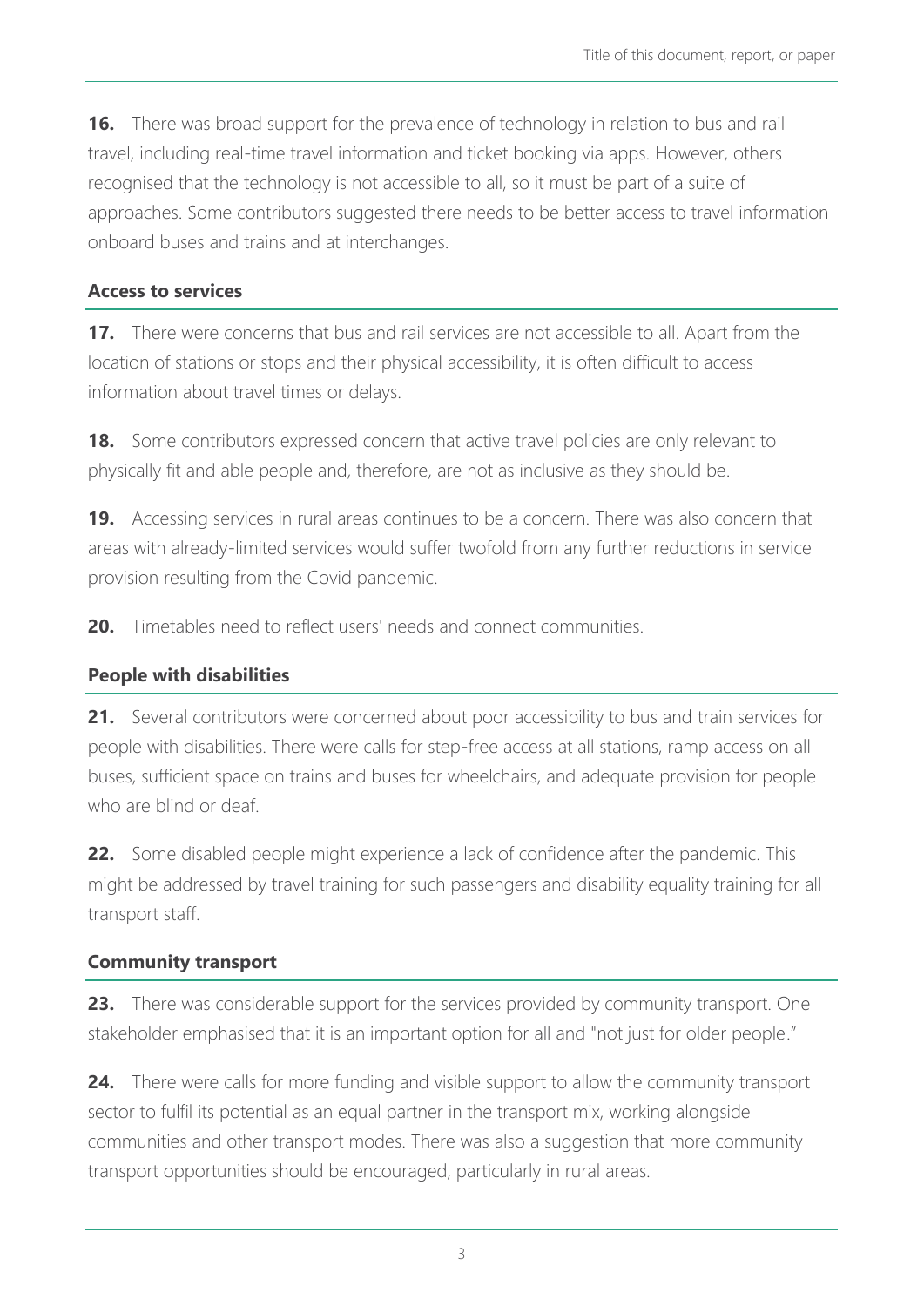**25.** One stakeholder said there had been positive engagement from certain local authorities and health boards in parts of Wales where community transport is valued and invested in as a key part of the transport network. However, this was not consistent across Wales.

#### **Reliable services**

**26.** For many, restoring user confidence in bus and rail services will be vital after the pandemic. One way to achieve this is by providing a more reliable service. This is necessary if there is a policy ambition for people to use public transport rather than cars in their daily lives. As one contributor pointed out, unreliable connections can have serious implications for users who are dependent on public transport - "one or two late journeys can mean unemployment."

#### **Infrastructure**

**27.** Linked to the issues of accessibility and reliability was infrastructure. There is a need to ensure that the right infrastructure is in place first so that services can be layered on top. There is a need to tackle congestion and provide buses with priority measures – this will result in more reliable journey times and encourage more people to use services.

#### **Integration of services**

**28.** The better integration of public transport services (buses, rail, and taxis) was a major issue for most contributors. The three key areas that would lead to better integration were: ticketing, timetabling, and proximity of infrastructure.

**29.** Several contributors pointed to examples of good practice in relation to ticketing, such as the Bws ticket in North Wales and the Young Person's Pass. There was a view that ticketing should be simplified and that integrated ticketing across bus and rail services is vital.

**30.** Bus and rail timetables should be aligned so that passengers can switch between modes without long waits for a connection. There was an acknowledgement that scheduling would be challenging across more than one mode. A 15-minute wait for a connecting train might feel too long for some passengers, with shorter times meaning an increased risk of missing their connection.

**31.** Better integration also means locating bus and rail stations nearer to each other. That would make it more convenient for the passenger to switch between different modes of transport.

**32.** Contributors suggested that there should also be better integration with other forms of active travel, such as walking and cycling. One suggestion heard by the Committee was that